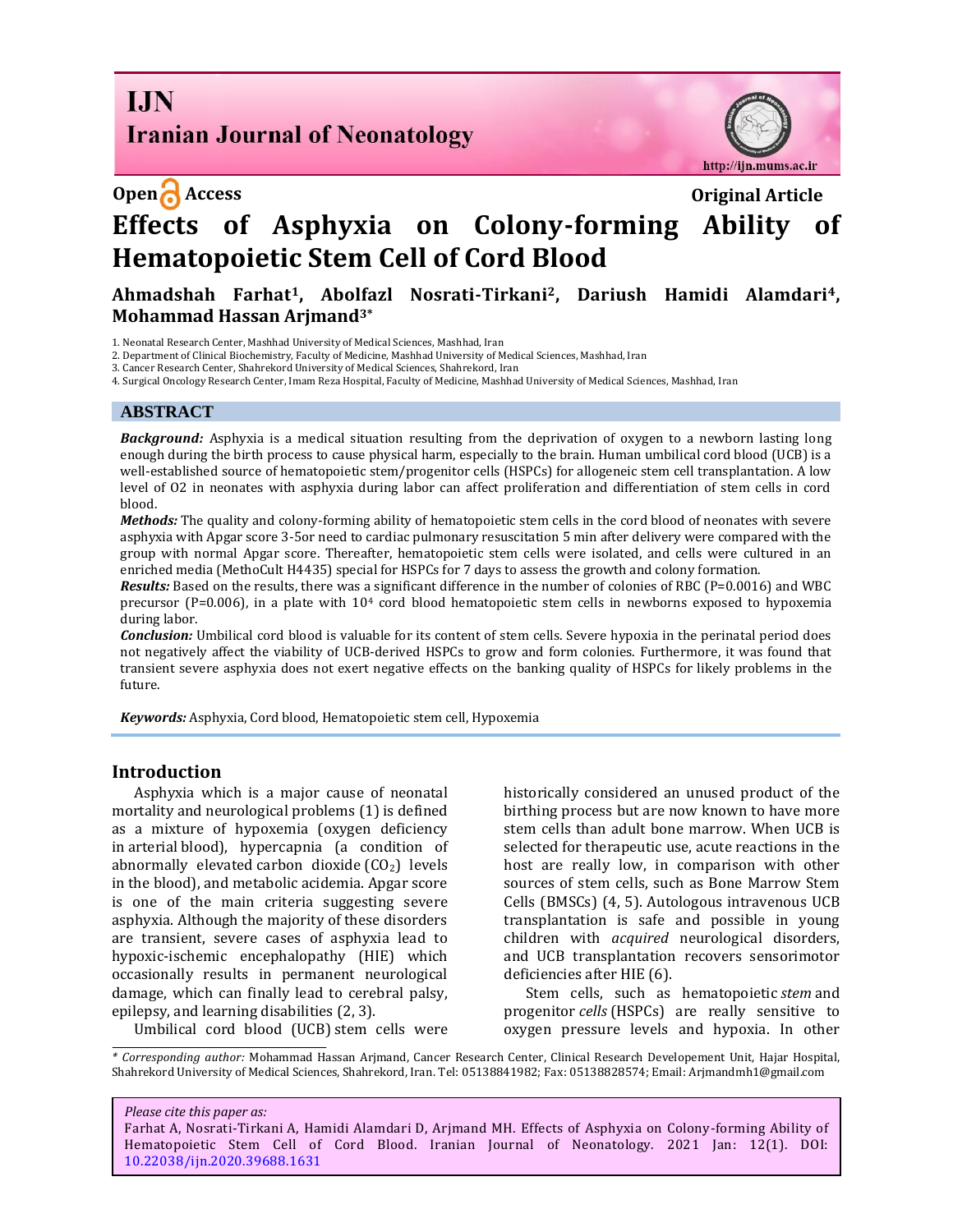words, the low level of oxygen plays a key role in the regulation of stem cells and their fate (7). Expansion and function of the hematopoietic system, self-renewal and maintenance of embryonic stem cells, and differentiation capacity of mesenchymal stem cells (MSCs) are under the influence of the Hypoxia-induced factor (HIF) mechanism (8-12). Scientists have demonstrated that when HSPCs are cultured at reduced oxygen pressure, they enhance the potential of selfrenewal and in vitro expansion (13-16). Moreover, hypoxia can affect the expansion of MSCs derived from bone marrow, UCB, and amniotic fluid (17). The MSCs which are derived from UC regulate energy consumption and metabolism during hypoxia, and hypoxia leads to an increase in the growth of UC-derived MSCs. The incubation of UCderived MSCs at various concentrations of oxygen led to a rise in cell proliferation at hypoxia conditions (18).

UCB is a potentially vast precursor of HSPCs for hematopoietic reconstitution which can be clinically used as a reliable alternative for bone marrow transplantation in adults and pediatrics. Serious hematological malignancies, such as sickle cell disorders, leukemia, thalassemia immunological defects, bone marrow failure, as well as genetic diseases, have been considerably treated with cord blood (19-27). Since the first cord blood transplantation in 1988(28), more than 25,000 allogeneic cord blood transplantations (ACBT) have been globally performed, and their results can be compared with the bone marrow as the donor source for transplantations(29). These achievements demonstrate the role of UCB cells in the treatment of human diseases(30).

Today, more than 20% of states in the USA are involved in educating residents about the importance of UCB banking and its clinical benefits. Therefore, UCB banking for autologous and/or allogeneic transplantation and other ongoing purposes seems necessary. To demonstrate the quality of HSPCs exposed to transient severe hypoxia condition during labor by evaluating the HSPCs colony-forming efficiency, the present study aimed to assess whether primary hypoxia can affect the properties and abilities of HSPCs for making colonies even after culture in a normoxia environment and can save in public banks for therapeutic purposes.

# **Methods**

## *Subjects*

The current study was conducted on 11

neonates as the asphyxia group (umbilical blood gases measured, Apgar score 3-5) and 10 normal newborns with more than 8 Apgar score as a normal group. The exclusion criteria for normal neonates were any diseases or anomalies, and the exclusion criteria for the asphyxia group was Apgar score more than 5 without severe hypoxia condition. The written informed consent was obtained from neonates' parents before participating in the research project. It is noteworthy that this study was confirmed by the Ethical Committee of Mashhad University of Medical Sciences.

## *Blood samples*

Umbilical cord blood cells were collected from the Maternity ward of Imam Reza Hospital, Mashhad, Iran, within November 2014-May 2015. The umbilical cord with 6-8 cm extent of the umbilicus and other side was tied and transected between both sides 5 min after delivery. Blood was collected from the placenta end of the cord or by needle aspiration of the removed placenta. 15- 25cc cord blood was collected and mixed with 5-6cc citrate anticoagulant (Citrate-dextrose solution- C3821-Sigma-Aldrich). The maximum elapsed time for transporting the samples to the clean room of the stem cell laboratory was 30 min, and they were transferred to sterile conditions.

## *Methods*

Depending on the sample size, 5-7cc Hydroxyethyl starch 10% (HES 200/0.5) (Fresenius Kabi, 14CA7310) was added to each sample and shacked vigorously. For efficient cell separation and red blood cell (RBC) precipitation by HES, the immobilized samples were placed in a sterile laminar class II cabinet. After 1 h, the supernatant was removed by sterile syringe and centrifuged at  $600 \text{ g}$  at  $25\text{°C}$  for 20 min. The progenitor cells were placed on a buffy coat layer which was precisely separated by a needle immediately after centrifugation. To achieve the required concentrations of progenitor cells, they were counted by trypan blue Neubauer slide (31). Moreover, samples were evaluated by a cell counter (Sysmex XP300, USA) for further investigation.

In 12-well plates, 1ml of medium special for HSPCs (MethoCult H 4435 enriched, 04445, stem cell technology) (32), along with  $10<sup>4</sup>$  progenitor cells obtained from buffy coat layer, was plated and 2 wells were cultured with double progenitor cell concentration. The cultured samples were incubated at 37oC, 85% humidity, and 5% CO2 for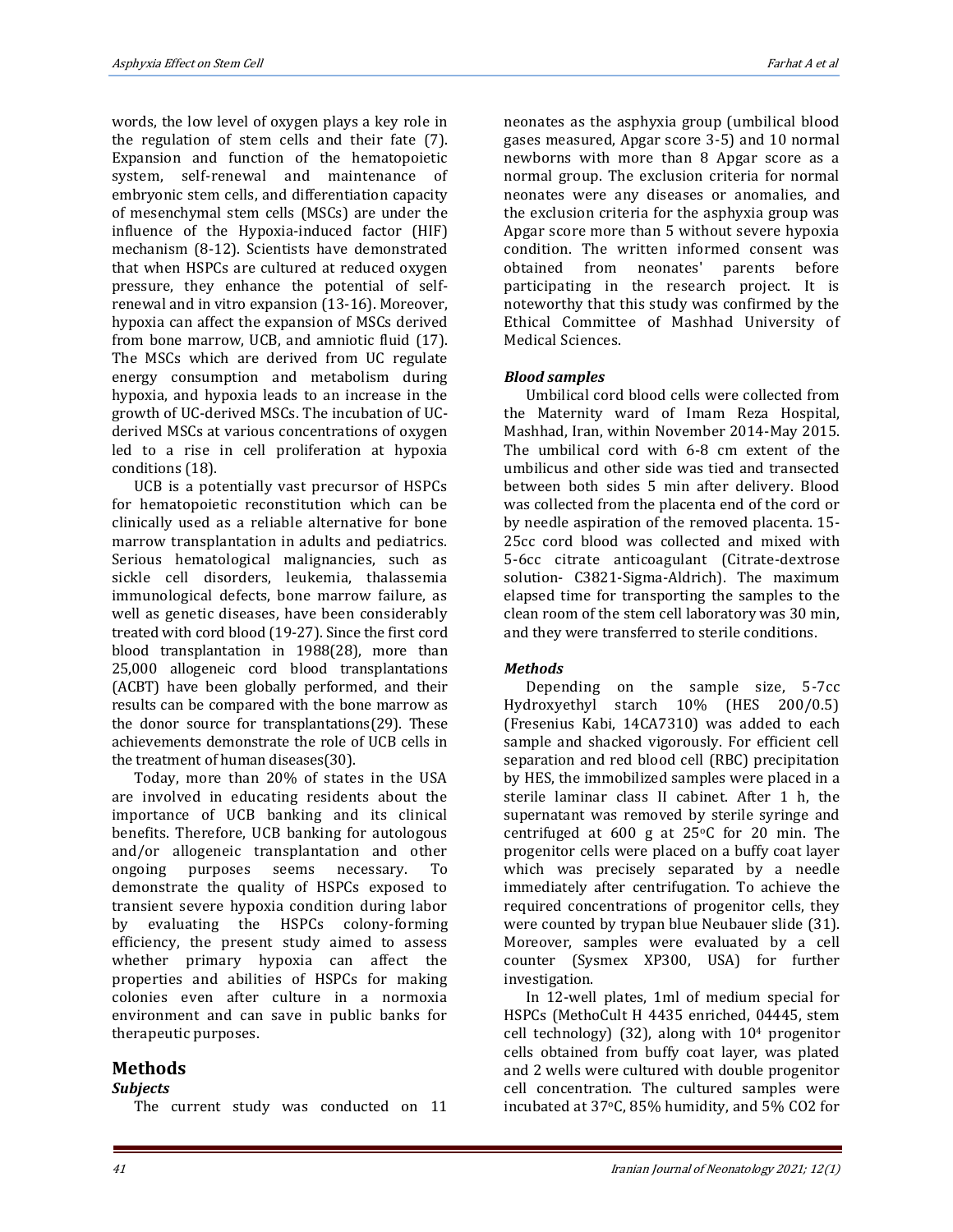

**Figure 1***.* A. Red blood cell (erythrocyte) progenitor colonies (×100). B: Separated white blood cell (leukocyte) progenitor colonies (×400). C: white blood cell progenitor colonies (×100)

7 days based on our instruction (Colony Identification Guide) (33) and previous results. After incubation time, the colonies were counted by an inverted microscope. All the calculated cells were alive. Red colonies were regarded as red blood cell precursors, and white colonies were considered white blood cell precursors(Figure 1).

#### *Statistics*

The collected data were analyzed in GraphPad Prism software (version 3) using the unpaired ttest. The significance level was considered less than 0.05 with a confidence interval of 95 %.

## **Results**

The mean number of colonies of white blood cell precursors in cord blood of neonates with asphyxia exposed to hypoxia was obtained at 40.72±7.9 in culture media for 7 days, while it was reported as 15.5±2.3 in newborns without asphyxia; therefore the difference was significant (P=0.006; Graph 1). Moreover, the results of



**Graph 1.** Number of colonies of WBC precursors in cord blood after the culture cells for 7 days in H4435 culture media was significant in neonates exposed to hypoxia following asphyxia, compared to healthy ones (P-value=0.006)



**Graph 2.** Significant difference of colonies of RBC precursors in cord blood in two groups of neonates after culture cells in H4435 culture media for 7 days (P-value=0.0019)

the independent T-Test showed a significant difference in the mean number of colonies of red blood cell precursors (red colonies) in cultured media for the newborns who were exposed to hypoxemia(66.2±10.65), compared to healthy neonates (16.34±5.1; P=0.001; Graph 2).

## **Discussion**

As evidenced by the results of the current study, hypoxia which results from low oxygen pressure in newborns with asphyxia increased the colony-forming efficiency of HSPCs in *in vitro* study. Hypoxia is one of the most important environmental factors affecting cells in various ways. Hypoxia plays a significant role in different features of cell biogenesis, such as metabolism, migration, proliferation, and differentiation. In the current research, the obtained results demonstrated that hypoxia in neonates with asphyxia increased the ability of HSPCs to form colonies and did not exert negative effects on the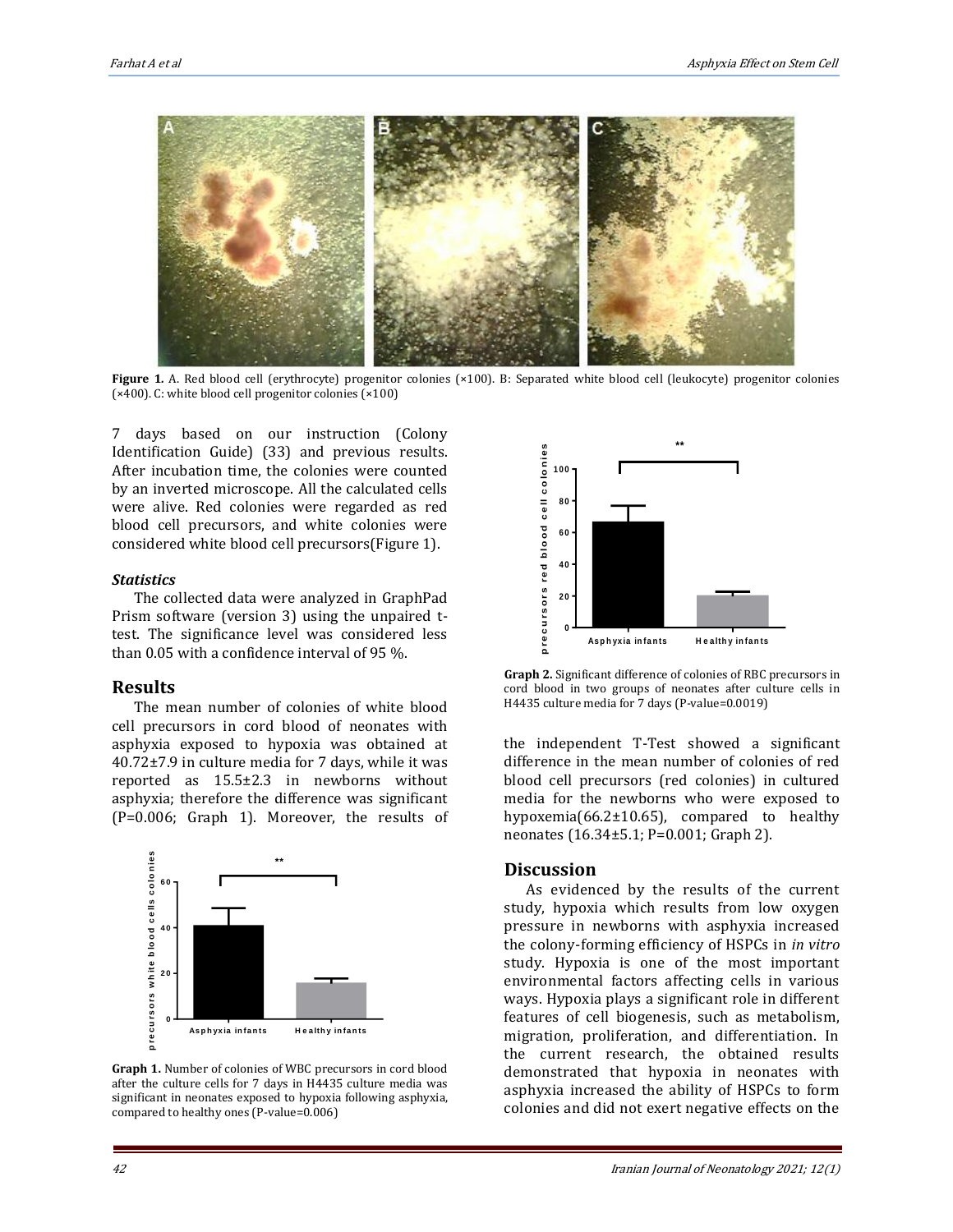viability and quality of HSPCs in culture media. Therefore, to the best of our knowledge, banking of cord blood of neonates with asphyxia and severe hypoxia poses no problem for therapeutic purposes in the future.

The obtained data demonstrated that the colony-forming efficiency of RBC and WBC precursors significantly increased in the UCB of neonates born with asphyxia, in comparison to the normal group. Based on the study conducted by Sushmita Roy et al., higher oxygen pressure has potentially been destructive on UCB-derived HSPCs, whereas the proliferation of UCB-derived HSPCs enhanced significantly under hypoxic conditions (15). We observed a 2.62-fold increase in the colony-forming efficiency of WBC progenitors, while that of RBC precursors was elevated 4 folds in UCB-HSPCs of neonates with Apgar 5 and less, while Roy et al. showed a 27 fold expansion in HSCs under hypoxic condition.

Grayson et al. indicated that MSCs and HSPCs have progressive growth under 5% O2 during culture, and total cell numbers were induced in serial passages (34). Different studies showed that using low oxygen levels has significant effects on cell proliferation (35, 36). Embryonic stem cells have better growth and more proliferation in low levels of oxygen, compared to room air. Numerous investigations have demonstrated that in asphyxia conditions, the nucleated red blood cells (NRBC) were significantly more than the control group (37-39).

The present study demonstrated that 7-day incubation in 80% humidity,  $37^{\circ}$ C, and 5% carbon dioxide provides the most appropriate condition for UCB-derived HSPCs. Based on our observation, after 16 days of incubation, more than half of the expanded colonies showed signs of cell degeneration, and almost all colonies were completely destroyed when the incubation continued beyond 20 days. Our represented observations were in agreement with the study performed by Nakahata and Ogawa. They showed that when culture condition is sustained more than 16 days, some colonies were totally disintegrated, and on day 25 after seeding, just four types of colonies were recognizable (33).

The current study aimed to show that asphyxia has no negative effects on UCB banking; nonetheless, it was observed that the hypoxia caused by asphyxia significantly improved the colony-forming efficiency of UCB-derived HSPCs. On the other hand, oxygen levels are really important in the proliferation and differentiation of stem cell populations, especially HSPCs (40-43). Low oxygen level has been reported to stimulate quiescence and adjust their differentiation, thereby maintaining stem cell phenotype. Even very low oxygen concentrations are permissive for slow self-renewing divisions of hematopoietic stem cells (44-47)

The current pilot study was conducted on limited samples obtained from one hospital; therefore, it is suggested that future studies be performed on a complicated population. In fact, the use of transplants of UCB over BMSCs has some advantages, such as ease of collection, no risk for mother and neonate, less time needed for processing, less risk for infection transmission, less need for stringent antigen typing, and less rejection risk.

## **Conclusion**

As evidenced by the obtained results, UCB is valuable for its content of stem cells. There is growing interest in the use of cord blood for novel indications in regenerative therapy and repair of neurological conditions, including cerebral palsy. Preserving UCB in public and/or private banks is beneficial for every family. The findings of the present study can raise public awareness about the positive outcomes of using cord blood banking. In brief, the obtained results indicated that transient severe asphyxia did not negatively affect the banking ability of HSPCs for likely problems in the future.

# **Acknowledgments**

Our deepest appreciation goes to Mashhad University of Medical Sciences for supporting this research project.

# **Conflicts of interest**

The authors declare that they have no conflict of interest regarding the publication of the current study.

# **References**

- 1. Boskabadi H, Boroujeni AN, Mostafavi-Toroghi H, Hosseini G, Ghayour-Mobarhan M, Hamidi Alamdari D, et al. Prooxidant-antioxidant balance in perinatal asphyxia. Indian J Pediatr. 2014; 81(3):248-53.
- 2. Boskabadi H, Afshari JT, Ghayour-Mobarhan M, Maamouri G, Shakeri MT, Sahebkar A, et al. Association between serum interleukin-6 levels and severity of perinatal asphyxia. Asian Biomed. 2010; 4(1):79-85.
- 3. Utomo MT. Risk factors for birth asphyxia. Folia Med Indonesiana. 2011; 47(4):211-4.
- 4. Laughlin MJ, Eapen M, Rubinstein P, Wagner JE, Zhang MJ, Champlin RE, et al. Outcomes after transplantation of cord blood or bone marrow from unrelated donors in adults with leukemia. N Engl J Med. 2004; 351(22):2265-75.
- 5. Rocha V, Labopin M, Sanz G, Arcese W, Schwerdtfeger R,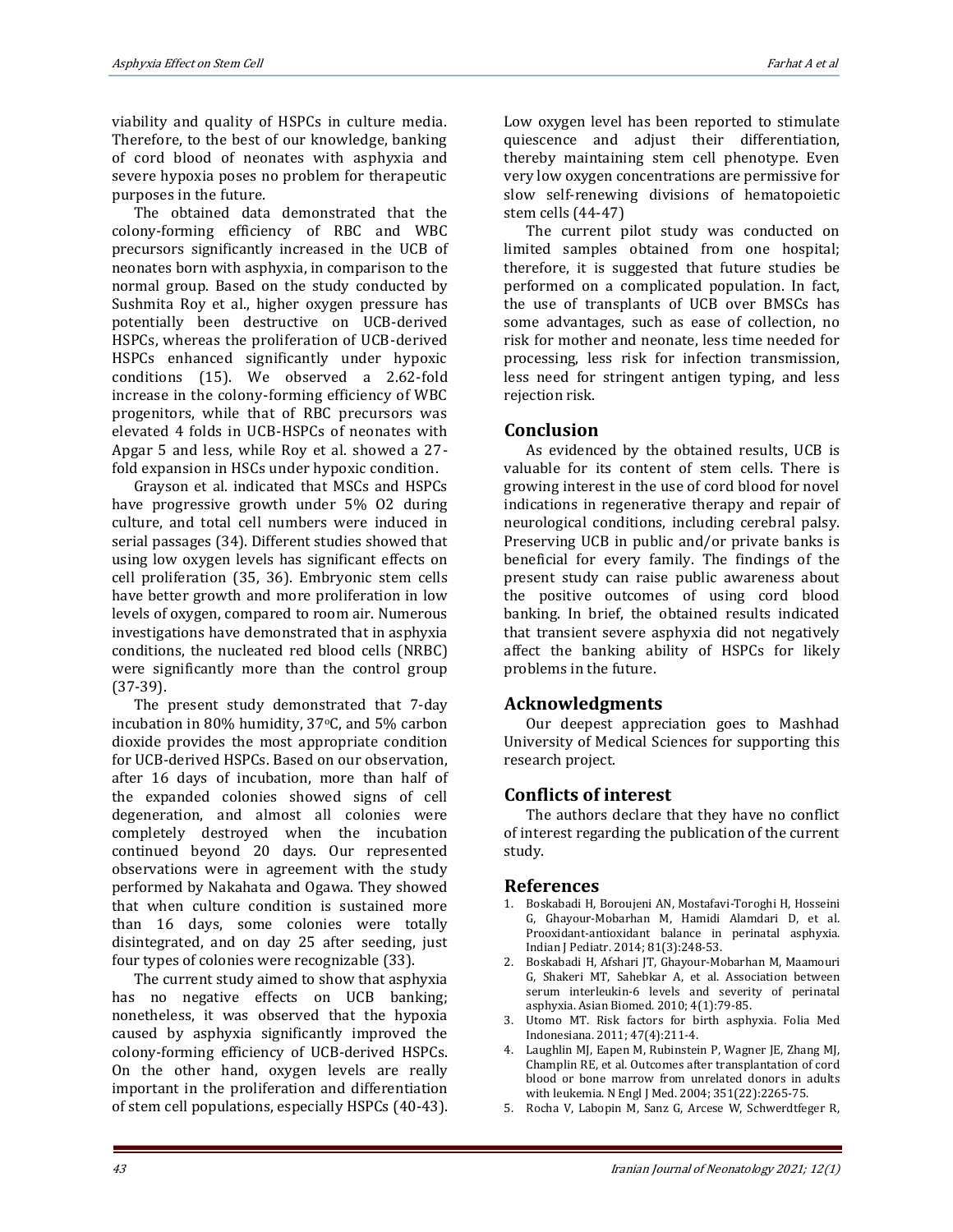Bosi A, et al. Transplants of umbilical-cord blood or bone marrow from unrelated donors in adults with acute leukemia. N Engl J Med. 2004; 351(22):2276-85.

- 6. Sun W, Buzanska L, Domanska‐Janik K, Salvi RJ, Stachowiak MK. Voltage‐sensitive and ligand‐gated channels in differentiating neural stem–like cells derived from the nonhematopoietic fraction of human umbilical cord blood. Stem Cells. 2005; 23(7):931-45.
- 7. Singh RP, Franke K, Wielockx B. Hypoxia-mediated regulation of stem cell fate. High Alt Med Biol. 2012; 13(3):162-8.
- 8. Hawkins KE, Sharp TV, McKay TR. The role of hypoxia in stem cell potency and differentiation. Regen Med. 2013; 8(6):771-82.
- 9. Jing D, Wobus M, Poitz DM, Bornhäuser M, Ehninger G, Ordemann R. Oxygen tension plays a critical role in the hematopoietic microenvironment in vitro. Haematologica. 2012; 97(3):331-9.
- 10. Lee HJ, Kim KW. Suppression of HIF-1α by valproic acid sustains self-renewal of mouse embryonic stem cells under hypoxia in vitro. Biomol Ther. 2012; 20(3):280-5.
- 11. Fotia C, Massa A, Boriani F, Baldini N, Granchi D. Hypoxia enhances proliferation and stemness of human adiposederived mesenchymal stem cells. Cytotechnology. 2015; 67(6):1073-84.
- 12. Binder BY, Sagun JE, Leach JK. Reduced serum and hypoxic culture conditions enhance the osteogenic potential of human mesenchymal stem cells. Stem Cell Rev Rep. 2015; 11(3):387-93.
- 13. Tursky ML, Collier FM, Ward AC, Kirkland MA. Systematic investigation of oxygen and growth factors in clinically valid ex vivo expansion of cord blood CD34+ hematopoietic progenitor cells. Cytotherapy. 2012; 14(6):679-85.
- 14. Eliasson P, Rehn M, Hammar P, Larsson P, Sirenko O, Flippin LA, et al. Hypoxia mediates low cell-cycle activity and increases the proportion of long-term–reconstituting hematopoietic stem cells during in vitro culture. Exp Hematol. 2010; 38(4):301-10.e2.
- 15. Roy S, Tripathy M, Mathur N, Jain A, Mukhopadhyay A. Hypoxia improves expansion potential of human cord blood–derived hematopoietic stem cells and marrow repopulation efficiency. Eur J Haematol. 2012; 88(5):396- 405.
- 16. Hammoud M, Vlaski M, Duchez P, Chevaleyre J, Lafarge X, Boiron JM, et al. Combination of low O2 concentration and mesenchymal stromal cells during culture of cord blood CD34+ cells improves the maintenance and proliferative capacity of hematopoietic stem cells. J Cell Physiol. 2012; 227(6):2750-8.
- 17. Dionigi B, Ahmed A, Pennington EC, Zurakowski D, Fauza DO. A comparative analysis of human mesenchymal stem cell response to hypoxia in vitro: implications to translational strategies. J Pediatr Surg. 2014; 49(6):915-8.
- 18. Lavrentieva A, Majore I, Kasper C, Hass R. Effects of hypoxic culture conditions on umbilical cord-derived human mesenchymal stem cells. Cell Commun Signal. 2010; 8(1):18.
- 19. Gluckman E, Rocha V. Cord blood transplantation: state of the art. Haematologica. 2009; 94(4):451-4.
- 20. Frangoul H, Wang L, Harrell F Jr, Manes B, Calder C, Domm J. Unrelated umbilical cord blood transplantation in children with immune deficiency: results of a multicenter study. Bone Marrow Transplant. 2010; 45(2):283-8.
- 21. Eapen M, Rubinstein P, Zhang MJ, Stevens C, Kurtzberg J, Scaradavou A, et al. Outcomes of transplantation of unrelated donor umbilical cord blood and bone marrow in children with acute leukaemia: a comparison study. Lancet. 2007; 369(9577):1947-54.
- 22. Wagner JE, Barker JN, DeFor TE, Baker KS, Blazar BR, Eide C, et al. Transplantation of unrelated donor umbilical cord blood in 102 patients with malignant and nonmalignant diseases: influence of CD34 cell dose and HLA disparity on treatment-related mortality and survival. Blood. 2002; 100(5):1611-8.
- 23. Smythe J, Armitage S, McDonald D, Pamphilon D, Guttridge M, Brown J, et al. Directed sibling cord blood banking for transplantation: the 10‐year experience in the national blood service in England. Stem Cells. 2007; 25(8):2087-93.
- 24. Bizzetto R, Bonfim C, Rocha V, Socié G, Locatelli F, Chan K, et al. Outcomes after related and unrelated umbilical cord blood transplantation for hereditary bone marrow failure syndromes other than Fanconi anemia. Haematologica. 2011; 96(1):134-41.
- 25. Cohen YC, Scaradavou A, Stevens CE, Rubinstein P, Gluckman E, Rocha V, et al. Factors affecting mortality following myeloablative cord blood transplantation in adults: a pooled analysis of three international registries. Bone Marrow Transplant. 2011; 46(1):70-6.
- 26. Eapen M, Rocha V, Sanz G, Scaradavou A, Zhang MJ, Arcese W, et al. Effect of graft source on unrelated donor haemopoietic stem-cell transplantation in adults with acute leukaemia: a retrospective analysis. Lancet Oncol. 2010; 11(7):653-60.
- 27. Kurtzberg J, Prasad VK, Carter SL, Wagner JE, Baxter-Lowe LA, Wall D, et al. Results of the Cord Blood Transplantation Study (COBLT): clinical outcomes of unrelated donor umbilical cord blood transplantation in pediatric patients with hematologic malignancies. Blood. 2008; 112(10): 4318-27.
- 28. Gluckman E, Broxmeyer HE, Auerbach AD, Friedman HS, Douglas GW, Devergie A, et al. Hematopoietic reconstitution in a patient with Fanconi's anemia by means of umbilical-cord blood from an HLA-identical sibling. N Engl J Med. 1989; 321(17):1174-8.
- 29. Brunstein CG, Miller JS, Cao Q, McKenna DH, Hippen KL, Curtsinger J, et al. Infusion of ex vivo expanded T regulatory cells in adults transplanted with umbilical cord blood: safety profile and detection kinetics. Blood. 2011; 117(3):1061-70.
- 30. Butler MG, Menitove JE. Umbilical cord blood banking: an update. J Assist Reprod Genet. 2011; 28(8):669-76.
- 31. Louis KS, Siegel AC. Cell viability analysis using trypan blue: manual and automated methods. Methods Mol Biol. 2011; 740:7-12.
- 32. Prepare A, Bottle M. MethoCult™ H4330. Methylcellulosebased medium without cytokines for human cells. Vancouver, Canada: Stemcell Technologies; 2018.
- 33. Nakahata T, Ogawa M. Hemopoietic colony-forming cells in umbilical cord blood with extensive capability to generate mono-and multipotential hemopoietic progenitors. J Clin Invest. 1982; 70(6):1324-8.
- 34. Grayson WL, Zhao F, Izadpanah R, Bunnell B, Ma T. Effects of hypoxia on human mesenchymal stem cell expansion and plasticity in 3D constructs. J Cell Physiol. 2006; 207(2):331-9.
- 35. Studer L, Csete M, Lee SH, Kabbani N, Walikonis J, Wold B, et al. Enhanced proliferation, survival, and dopaminergic differentiation of CNS precursors in lowered oxygen. J Neurosci. 2000; 20(19):7377-83.
- 36. Ivanović Z, Sbarba PD, Trimoreau F, Faucher JL, Praloran V. Primitive human HPCs are better maintained and expanded in vitro at 1 percent oxygen than at 20 percent. Transfusion. 2000; 40(12):1482-8.
- 37. Phelan JP, Ahn MO, Korst LM, Martin GI. Nucleated red blood cells: a marker for fetal asphyxia? Am J Obstet Gynecol. 1995; 173(5):1380-4.
- 38. Korst LM, Phelan JP, Ahn MO, Martin GI. Nucleated red